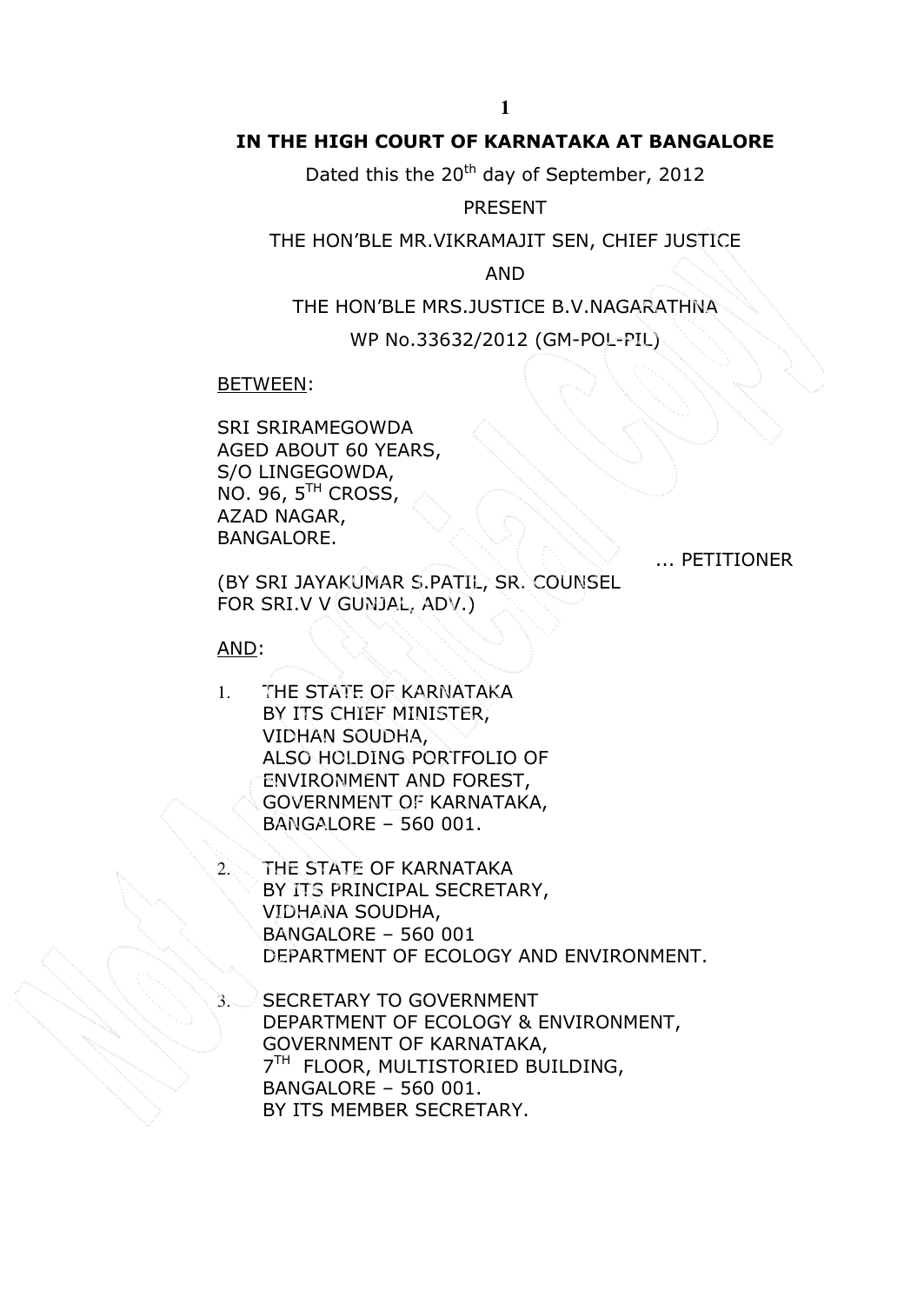4. KARNATAKA STATE POLLUTION CONTROL BOARD PARISARA BHAVANA, CHURCH STREET, BANGALORE – 560 001 BY ITS MEMBER SECRETARY.

... RESPONDENTS

(BY SRI S. VIJAY SHANKAR, AG A/W SRI R. DEVDAS, AGA FOR R1-R3, SRI D. NAGARAJ, ADV. FOR R4)

THIS WRIT PETITION IS FILED UNDER ARTICLES 226 AND 227 OF THE CONSTITUTION OF INDIA PRAYING TO COMMAND R1, R2 AND R3 TO CONSTITUTE THE BOARD STRICTLY IN ACCORDANCE WITH SECTION 4(2) OF WATER (POLLUTION AND CONTROL POLLUTION) ACT 1974 AND CENTRAL POLLUTION CONTROL BOARD (QUALIFICATIONS AND OTHER TERMS AND CONDITIONS OF SERVICE OF CHAIRMAN) RULES, 2011, AFTER GIVING WIDE PUBLICITY AND CALLING INTERESTED APPLICANTS & ETC.

THIS WRIT PETITION COMING ON FOR PRELIMINARY HEARING THIS DAY, CHIEF JUSTICE MADE THE FOLLOWING:

#### O R D E R

#### VIKRAMAJIT SEN, C.J. (Oral) :

The Government has by Notification dated 18.09.2012 appointed Dr.Ayi Vaman N.Acharya, as Chairman, Karnataka State Pollution Control Board, for a period of three years from the date of his taking over charge. This is stated to be in accordance with Section 4(2)(a) of the Water (Prevention and Control of Pollution) Act, 1974.